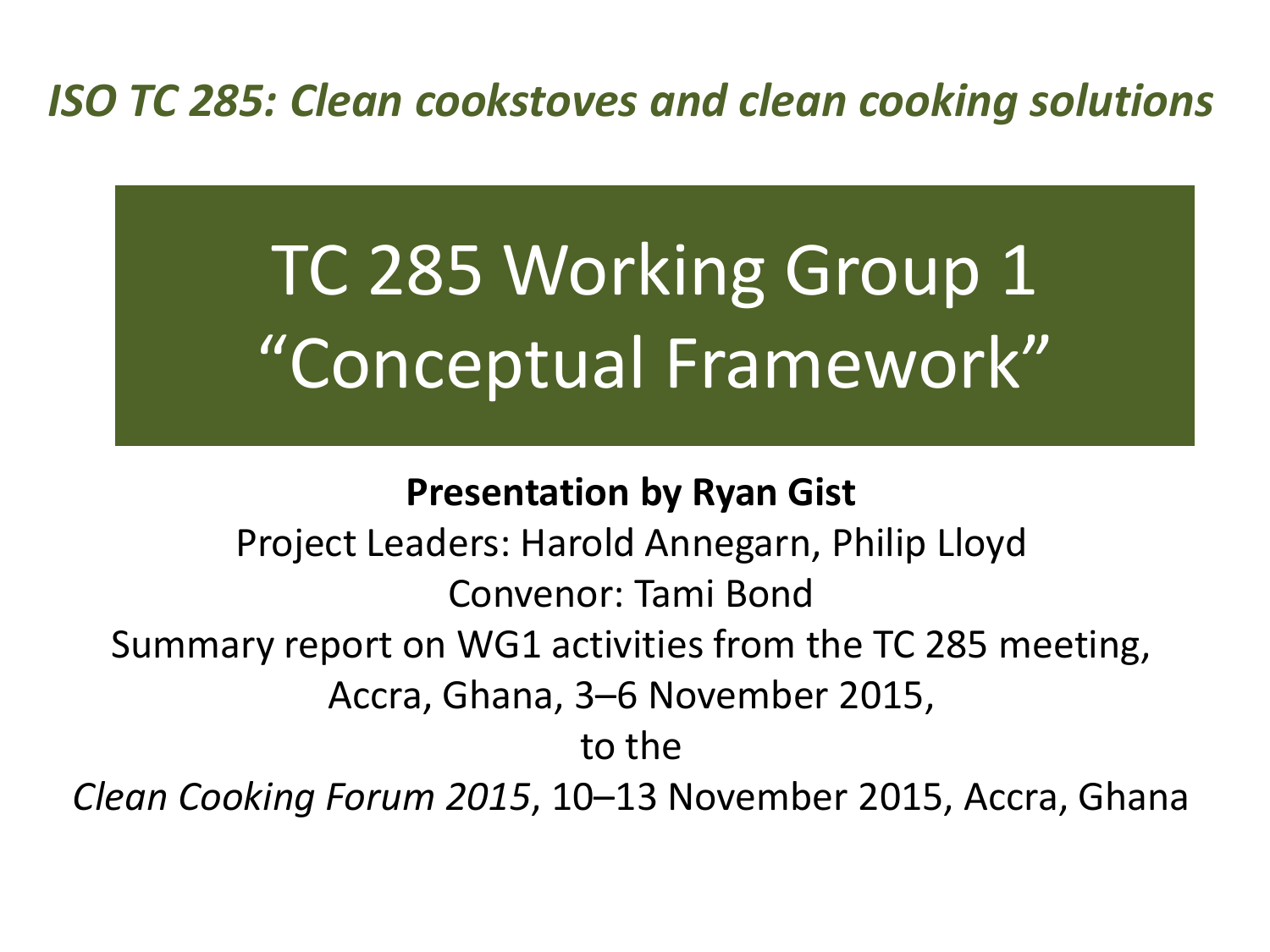## WG1 background

Nairobi (Jan 2014): Testing methods proposed, advantages & disadvantages discussed

*Open questions:* 

*What's the purpose of the test?* 

*How will the results be used?* 

*Does the test produce results that are appropriate for the use?*

WG1 "Conceptual Framework" was conceived to answer those questions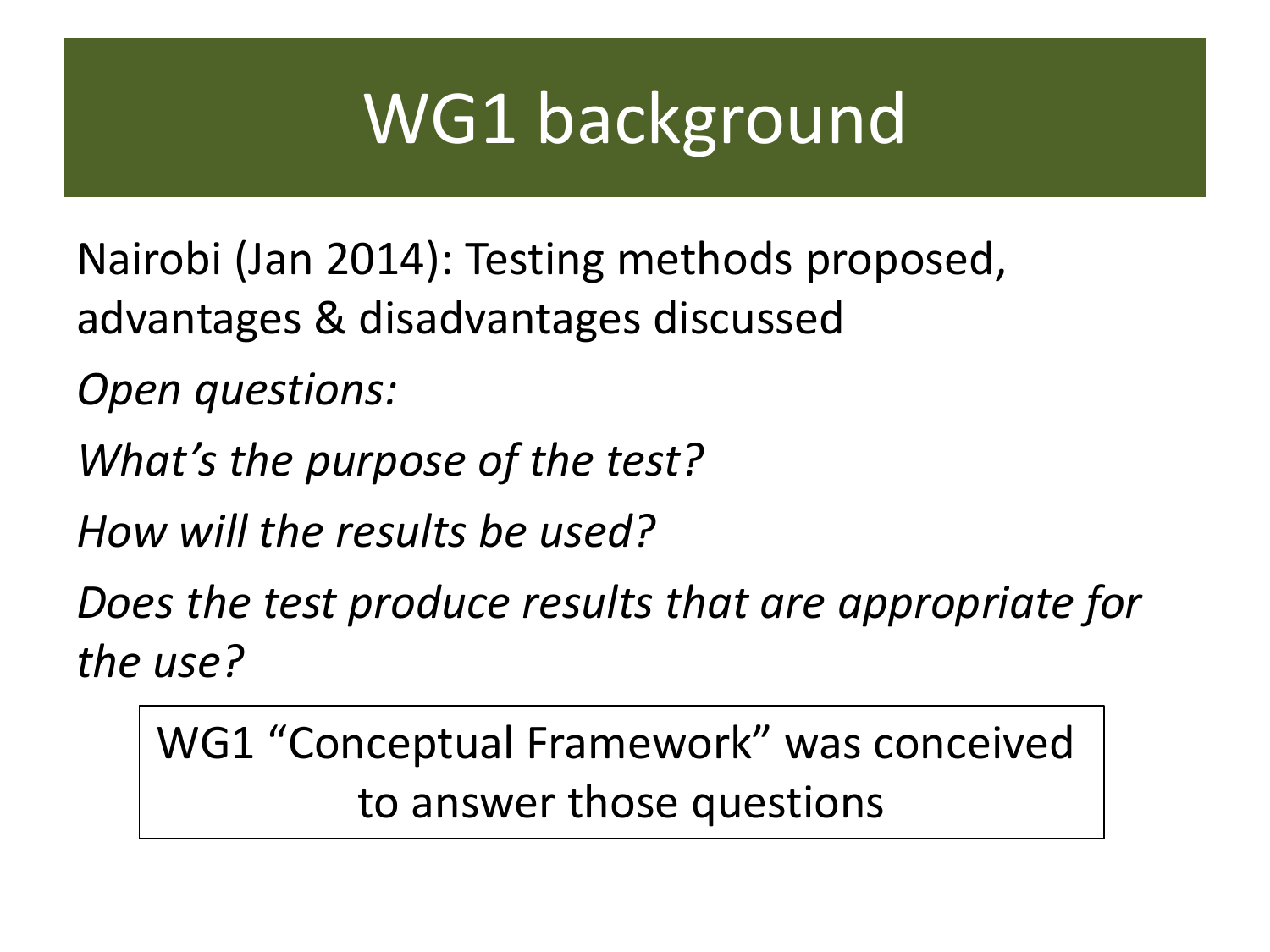## WG 1 principle: "Air traffic control"

analogy by Morgan DeFoort



images: kids.britannica.com, article.wn.com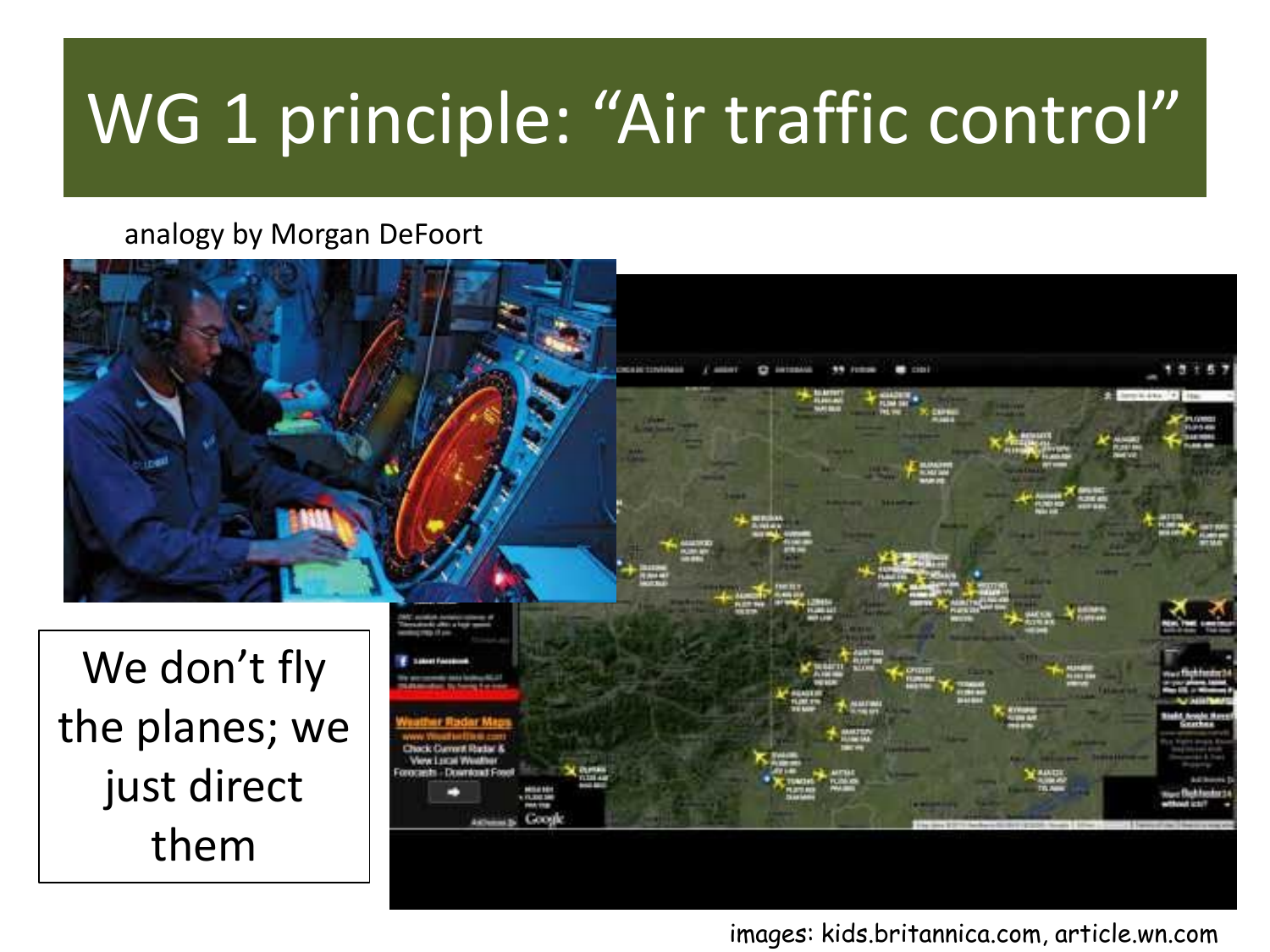### WG1 scope (introduction)

*This working group will establish a framework for evaluating test protocols in the laboratory and field that assess key characteristics of cookstoves and cooking systems, and for evaluating the relevance of those protocols for various contexts.* 

*Approved by WG through voting in June 2015. Accepted by TC in plenary, Accra, November 2015.*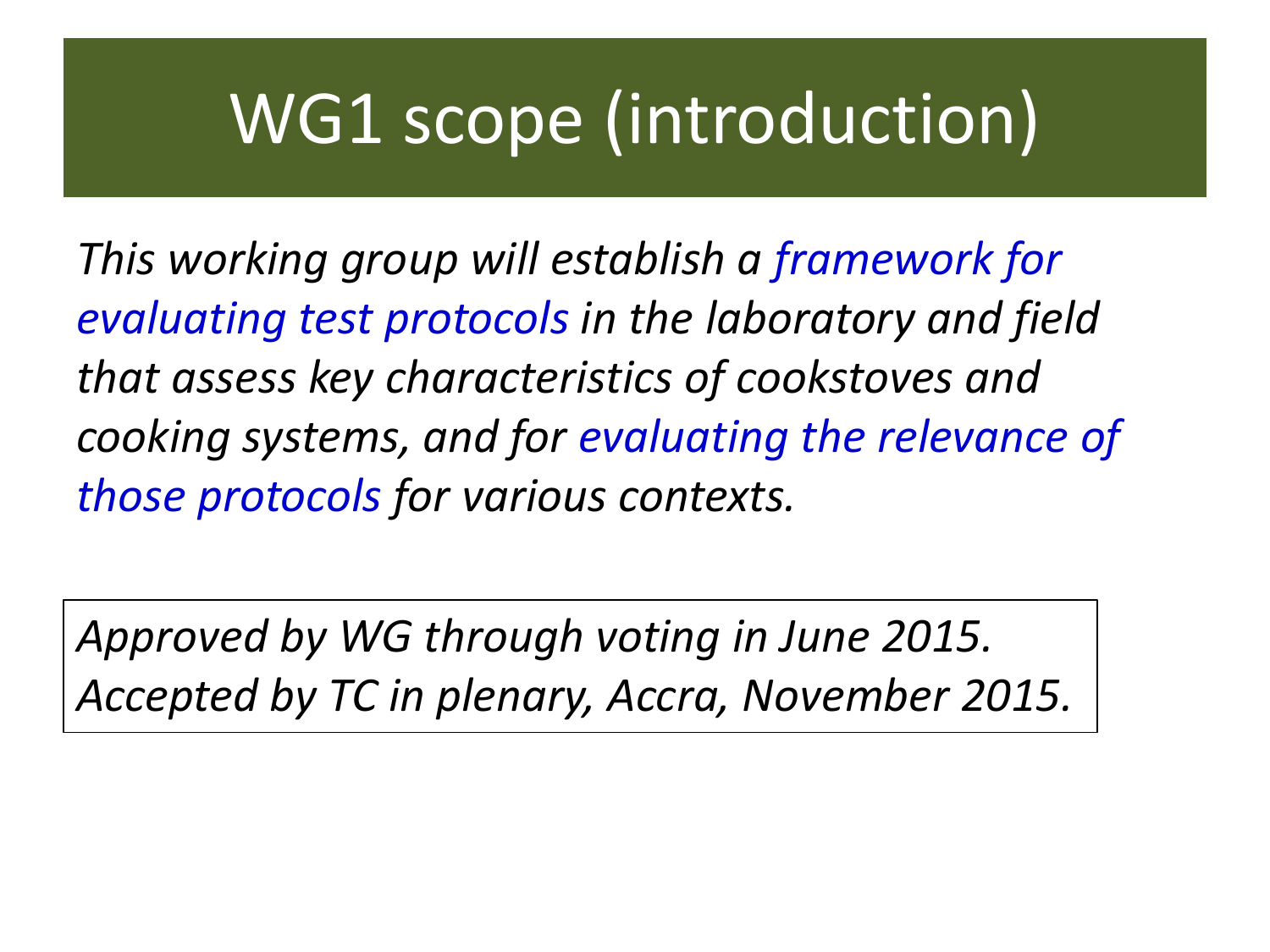## WG1 scope (actions)

• Identify the interested and affected parties in the outcome of testing cookstoves and cooking systems, and the information needs of these parties.

WHY ARE WE EVALUATING?

- Identify and define metrics and performance indicators that can be derived from stove testing protocols… WHAT ARE WE MEASURING?
- Provide guidelines that describe best practices for protocol development and acceptance…

HOW SHOULD WE MATCH MEASUREMENT TO INFORMATION NEED?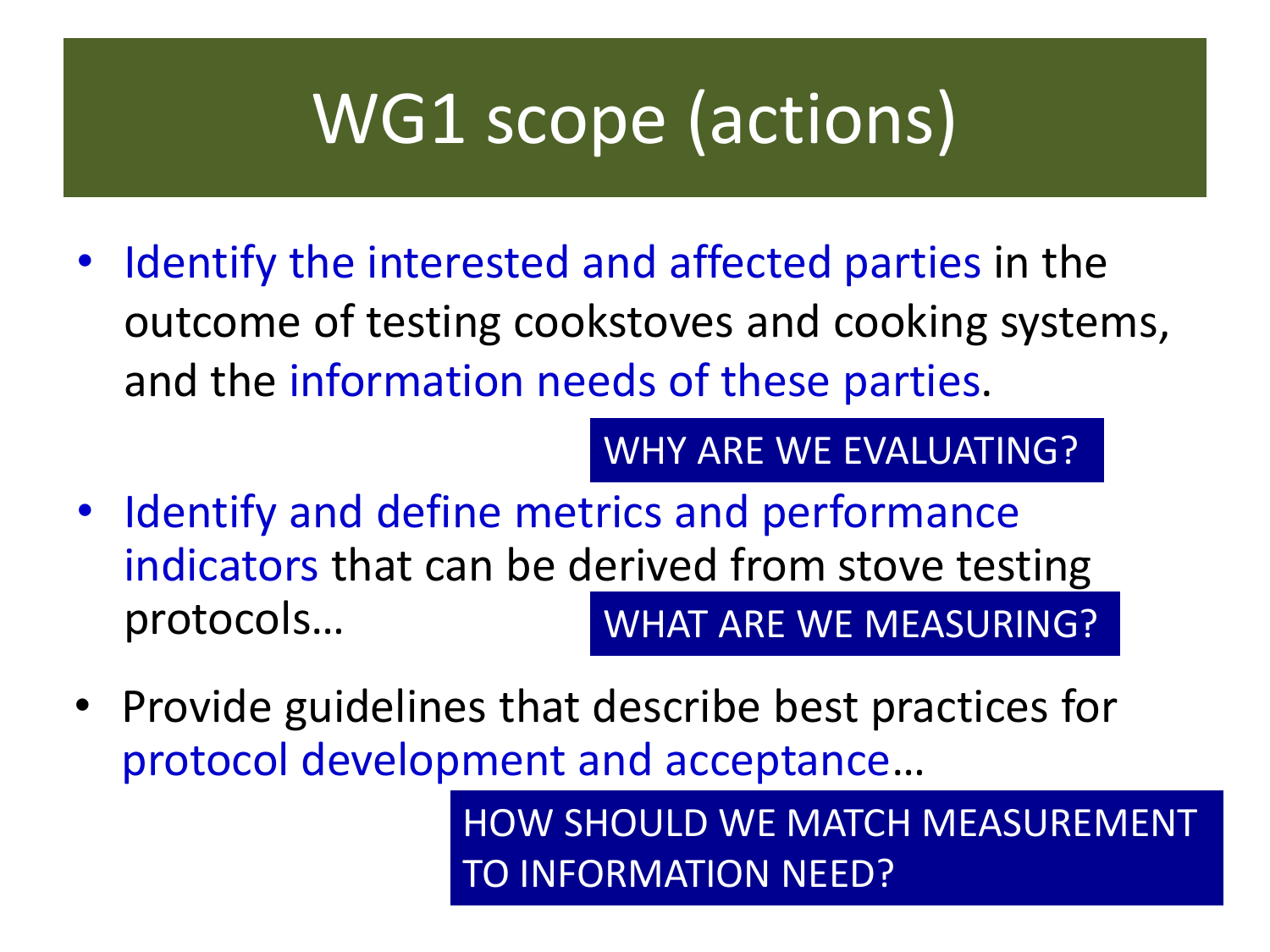### WG1 evolution *3 activities – one goal*

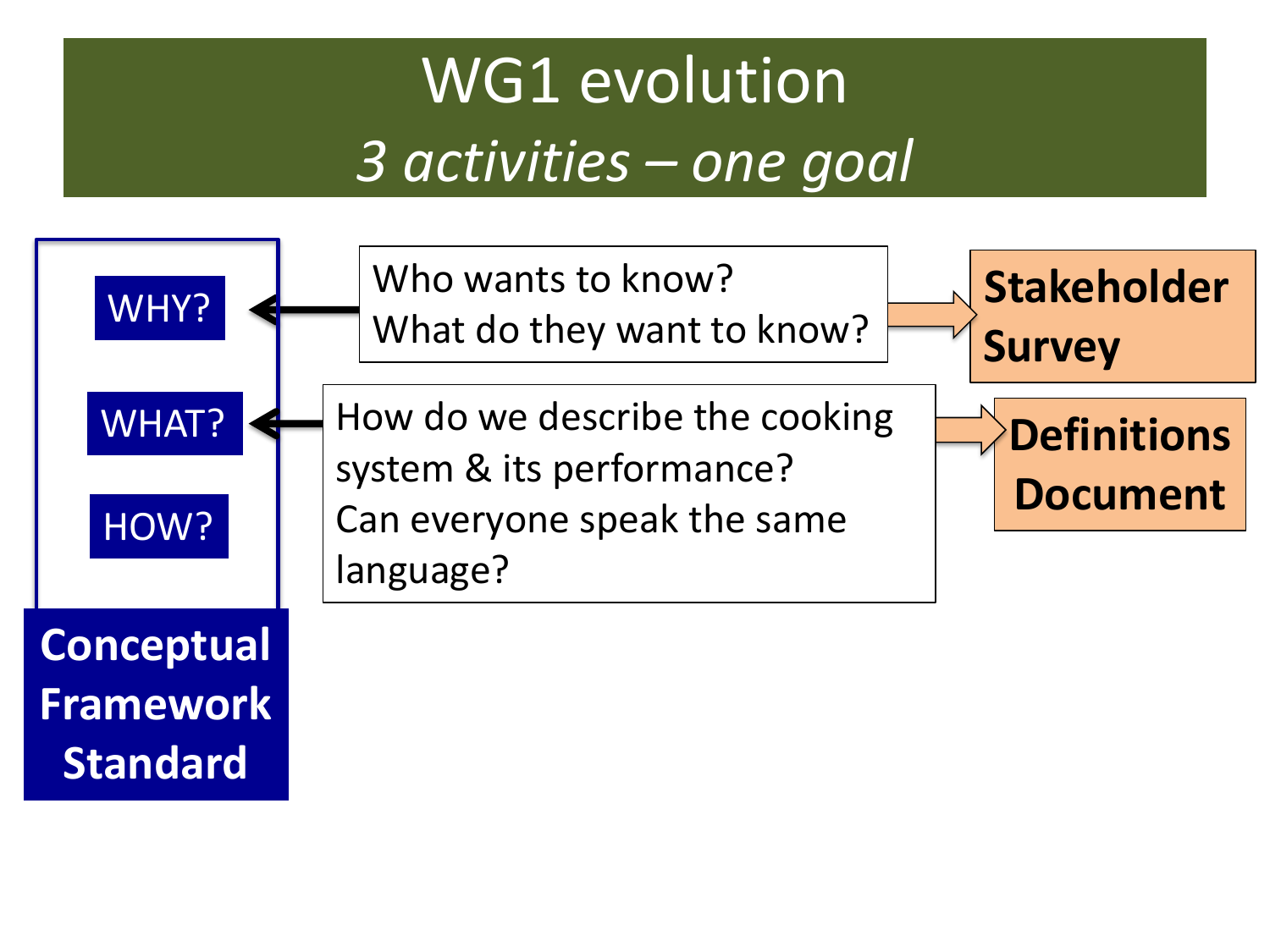### Definitions document

Led by Dr. Philip Lloyd

----------

Terms in WG1 product will harmonize terms across all WGs Input taken from Working Group 1, 2, 3 Second draft to be produced this month (Nov)

Major decision in Accra: Divide *Definitions & Conceptual Framework* into two separate documents

Enables *Definitions* document to be released earlier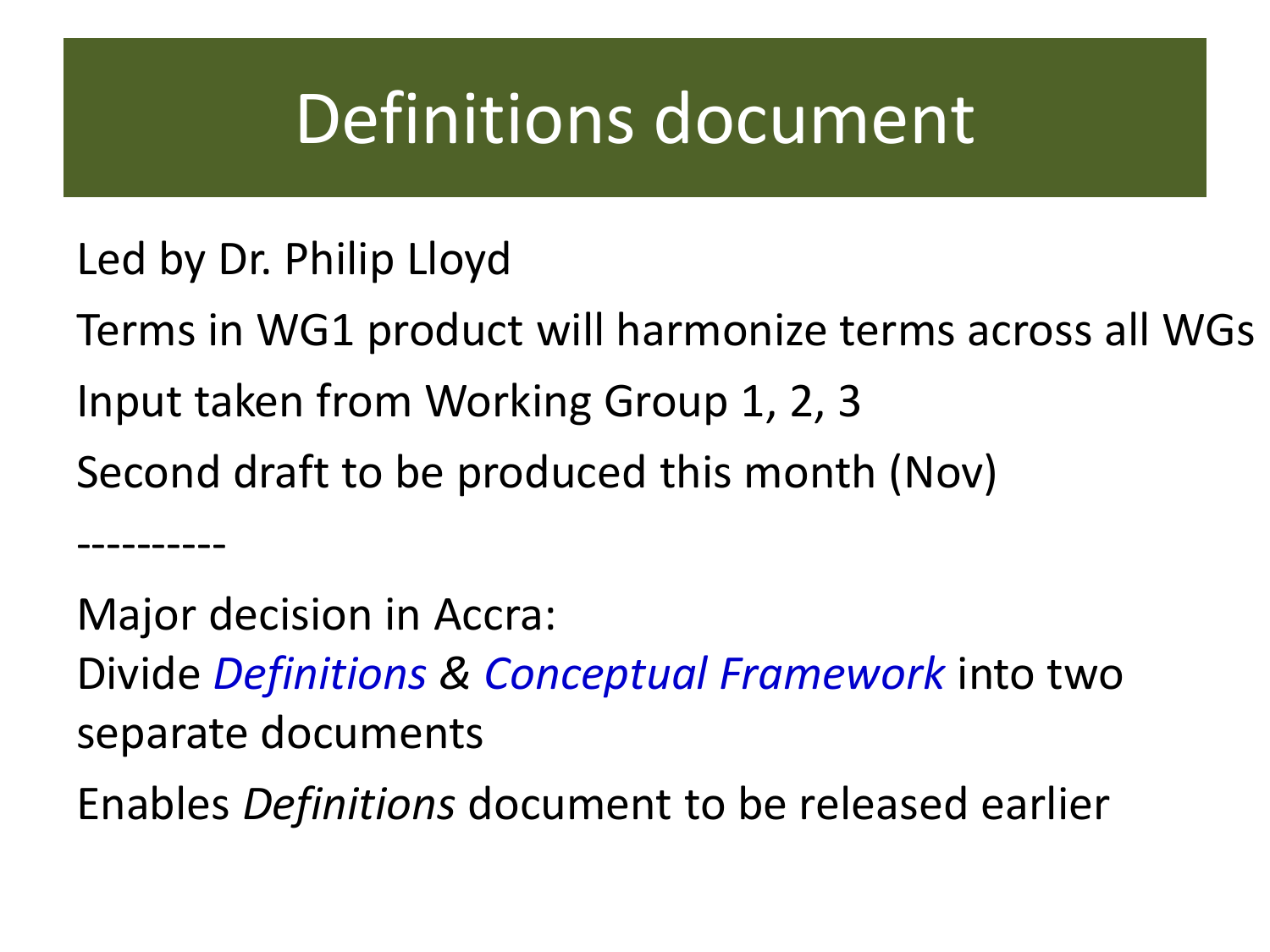### Recommended & Approved

### **WG 1 Recommendation to Establish a Draft Technical Report**

WG 1 recommends that TC 285 establish a Draft Technical Report (DTR) on *Clean cookstoves and clean cooking solutions – Terms and definitions* to the program of work with the following scope:

*Provide a glossary of terms and metrics used in evaluation of cookstoves, cooking solutions, and cooking systems for use in the sector, and particularly with regard to documents developed by TC 285*

Project leader: Philip Lloyd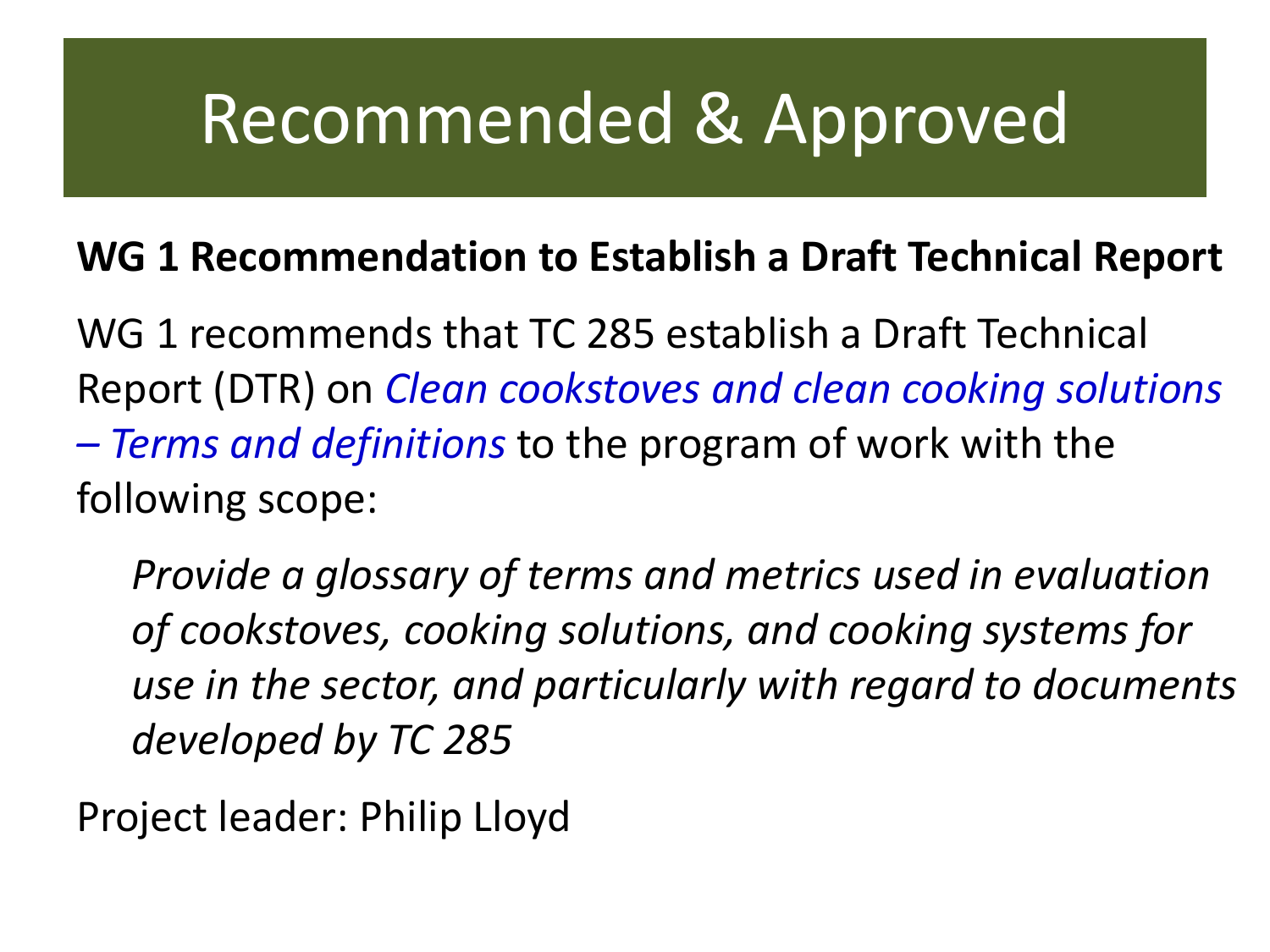## Stakeholder Survey *Process & Principles*

### • **Question:**

What kind of information do you need to evaluate cookstoves and cooking solutions?

- NOT an academic study, or statistically representative (minimal resources)
- Training on 6 Sigma process
	- For understanding "Voice of Customer"
- Identified stakeholders
	- Geographic and organization diversity, pulled from Global Alliance partners, reviewed by WG1
- Released survey in October (Initial version in English.)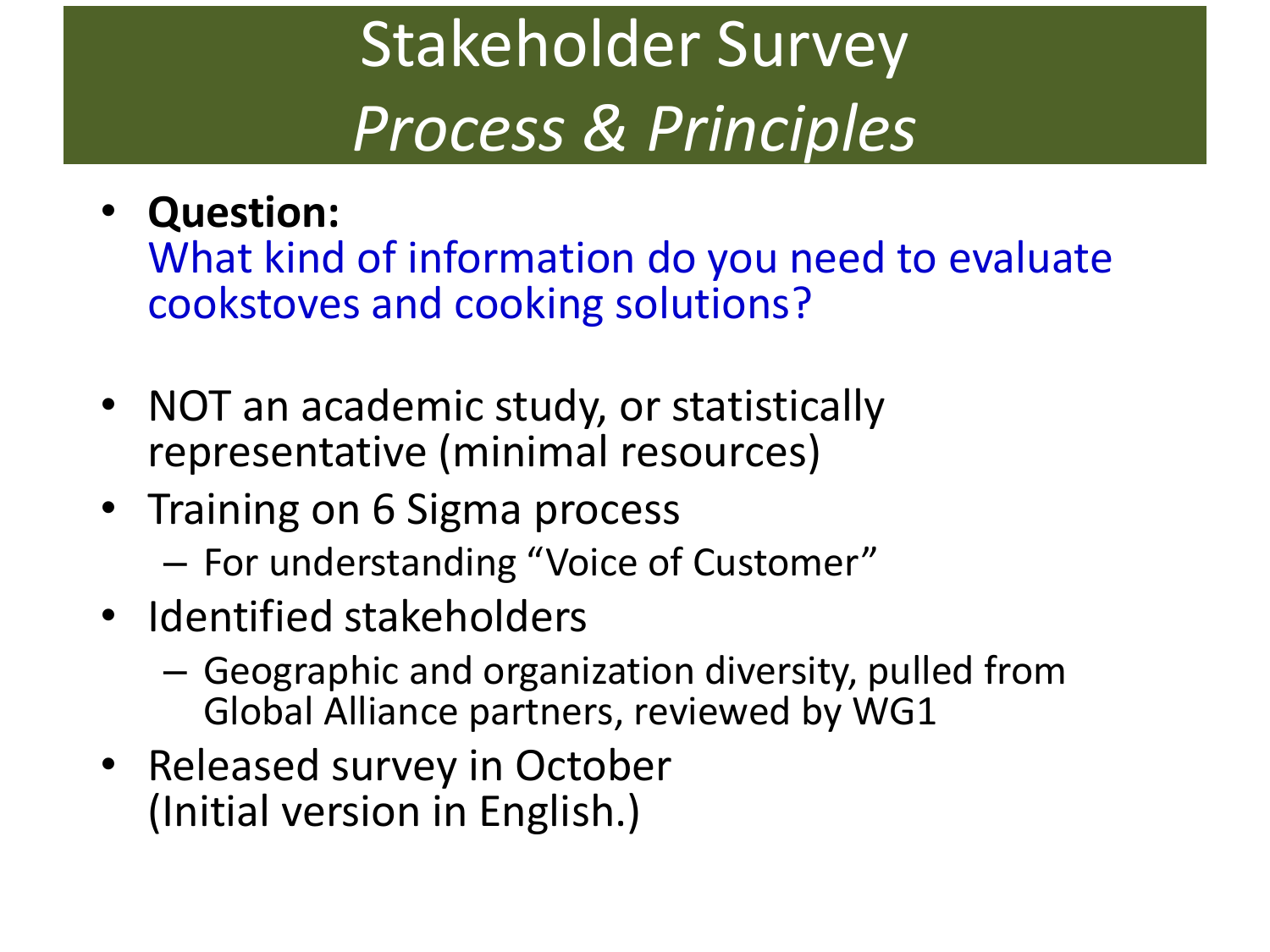### Stakeholder Survey *Next Steps*

- Translate into Chinese, Spanish and French (and possibly other major languages)
- Release survey to gather additional responses
- Analyze data to determine themes, and relationships among issues.
- Discussion during WG1 calls; Share with other WGs
- Assimilate messages into "WHY EVALUATE" in Conceptual Framework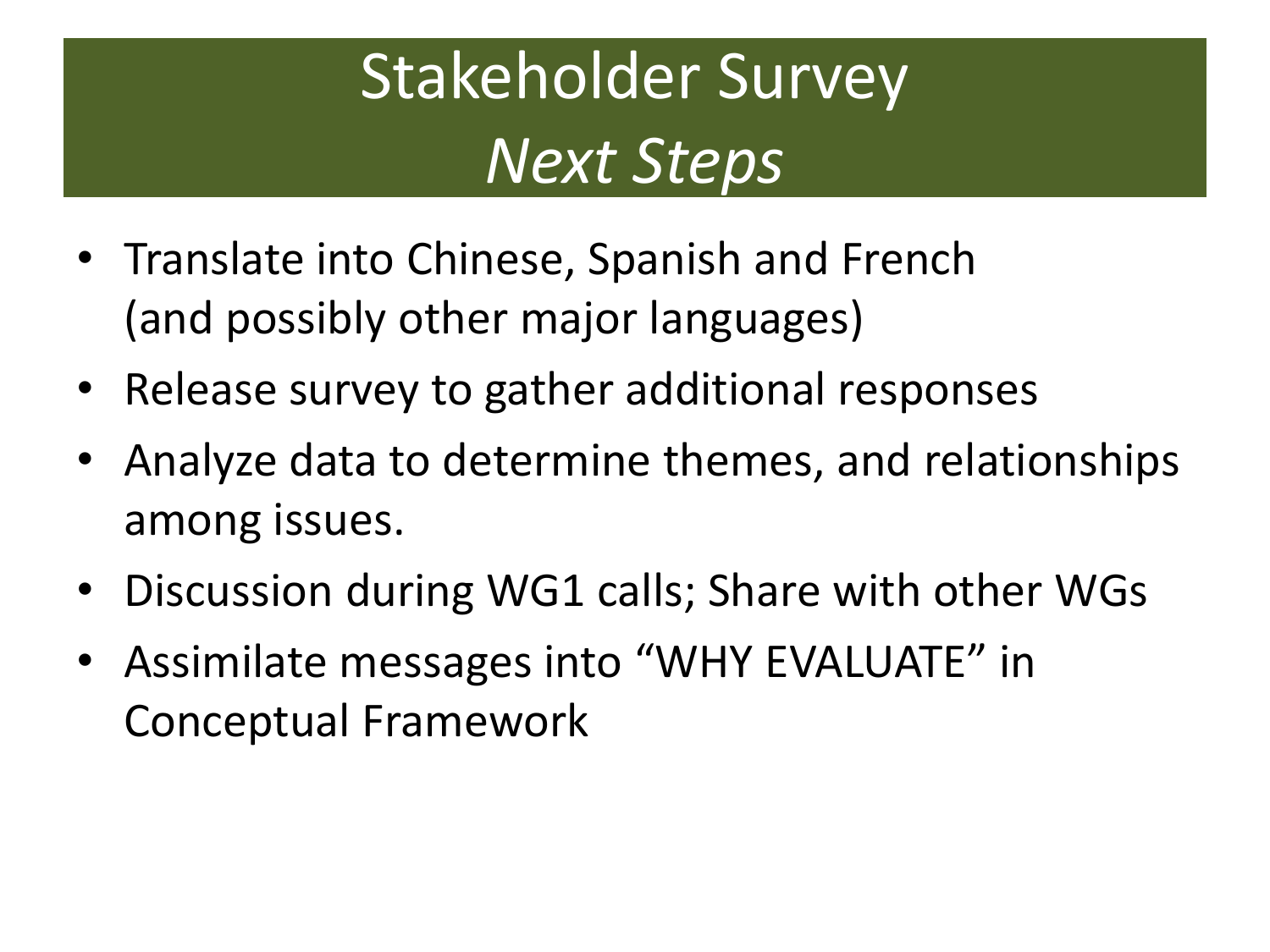### Conceptual Framework - Outline

- 1. Introduction & Objectives
- 2. Goals of evaluation
	- 2.1 Stakeholder needs
- 3. Framework to meet evaluation goals
	- 3.1 Why measure?
	- 3.2 What to measure?
	- 3.3 Context of measurement
	- 3.4 Consumer needs
	- 3.5 User needs
- 4. Guidance on protocol use
	- 4.1 How to evaluate protocols?
	- 4.2 Choosing protocol for particular use
	- 4.3 Interpretation of results

Scratch built outline from Ghana 2015, incorporating inputs from Guatemala 2014 THANK YOU WG1 MEMBERS, OLD AND NEW!

Although developed from voices of current participants, matches scope almost exactly

> WHY ARE WE EVALUATING?

> WHAT ARE WE MEASURING?

HOW SHOULD WE MATCH MEASUREMENT TO INFORMATION NEED?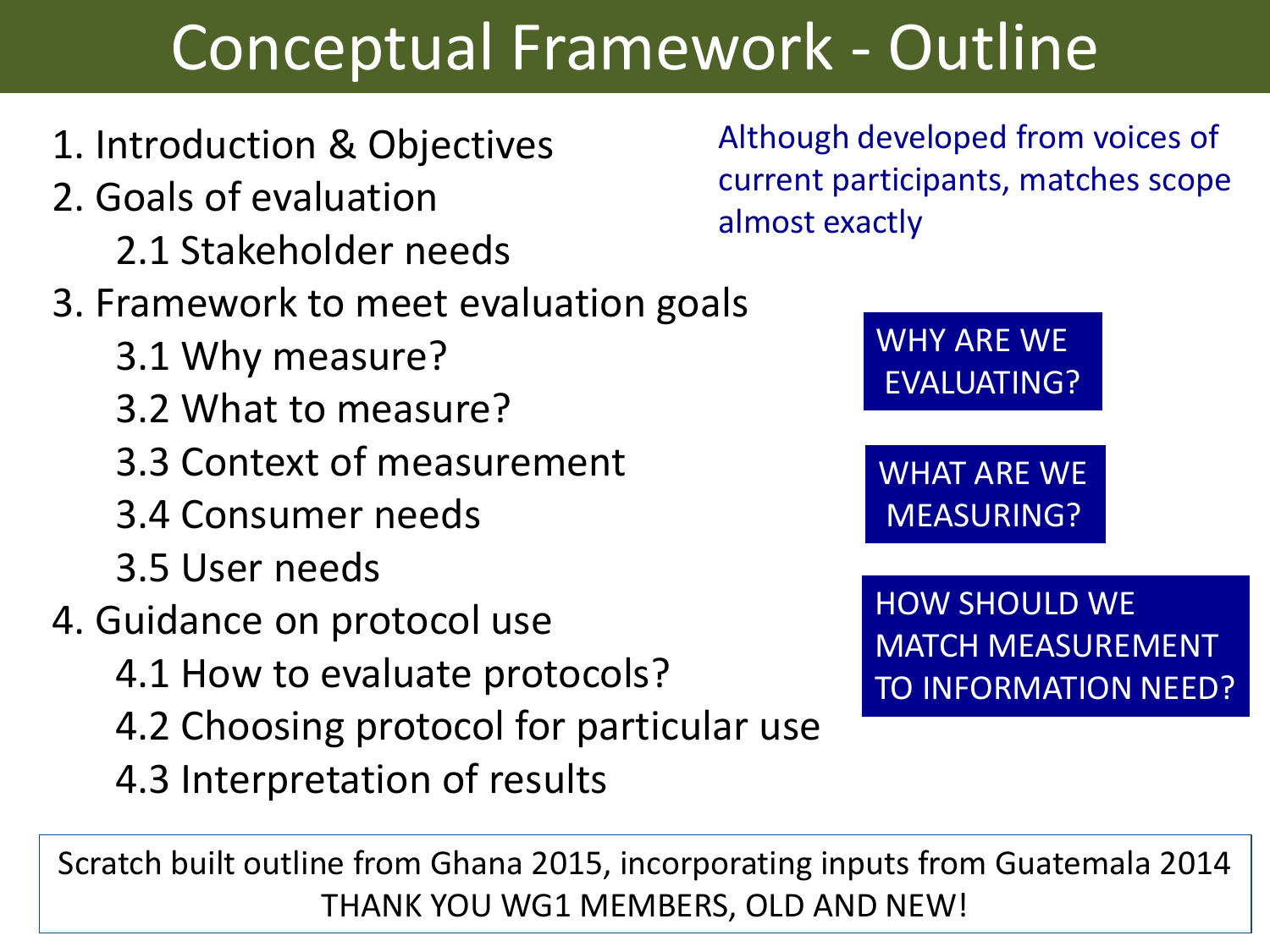### Occasionally asked questions

#### **Q: What is the best way to add or change definitions?**

*A: Appoint a member of your National Standards Body to WG1 and have him or her participate actively.*

#### **Q: How can I make sure the Conceptual Framework reflects the situation in my country?**

*A: Appoint a member of your National Standards Body to WG1 and have him or her participate actively.*

#### **Q: How can I make sure the information I need for testing is addressed in the Conceptual Framework?**

- *A1: Appoint a member of your National Standards Body to WG1 and have him or her participate actively.*
- *A2: Answer the Stakeholder Survey when the full version is released.*